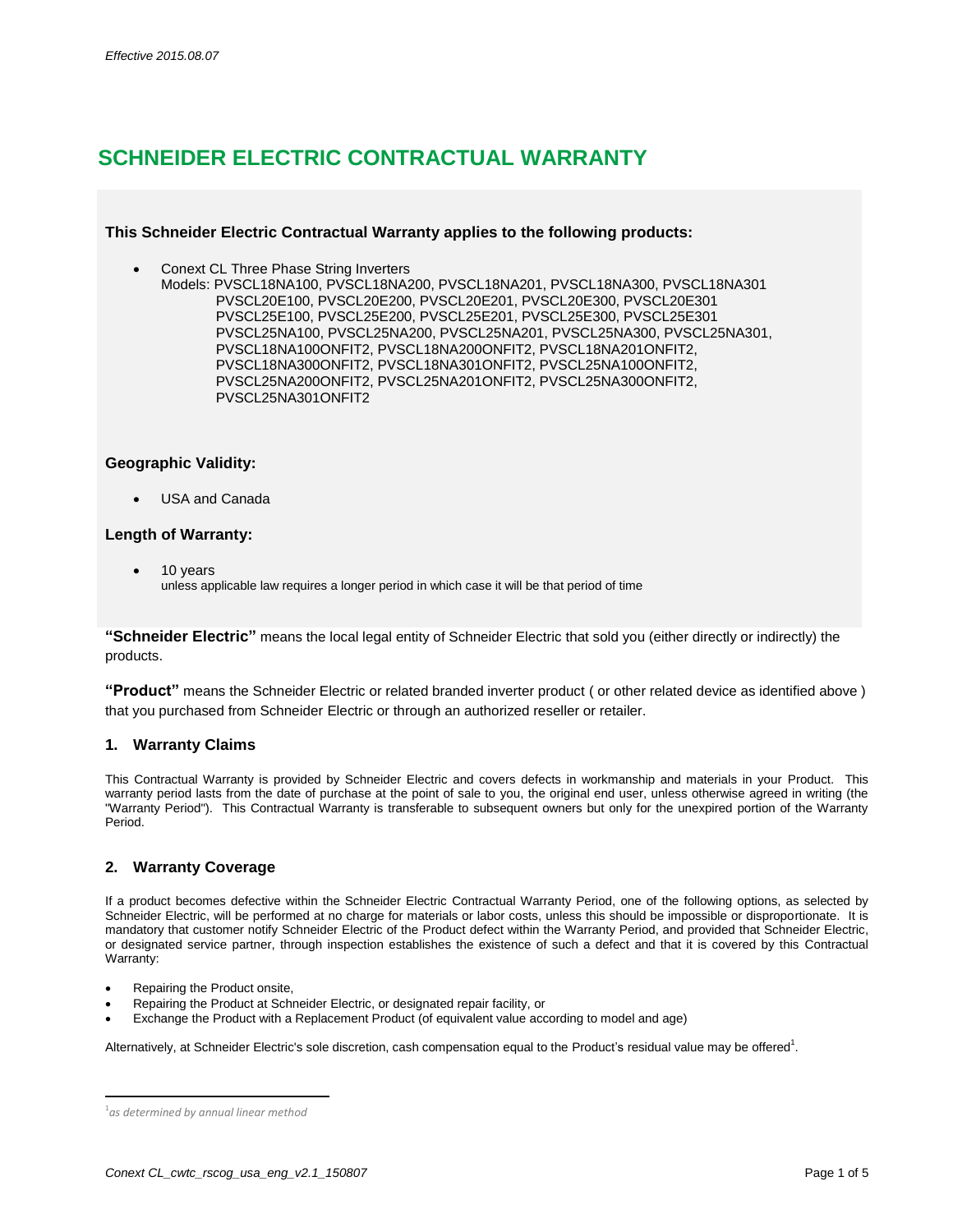The term "disproportionate" applies in particular if the costs to Schneider Electric were deemed unreasonable according to the following criteria:

- With reference to the value the Product would have without the defect
- Taking into account the significance of the defect, and
- After consideration of alternative workaround possibilities available to the customer without significant inconvenience

If Schneider Electric, or designated service partner, repairs or replaces a Product, its warranty continues for the remaining portion of the original Warranty Period, or six (6) months from the date of the return shipment to the customer, whichever is greater. All replaced Products and all parts removed from repaired Products become the property of Schneider Electric.

# **3. Warranty Limitations**

This Contractual Warranty does not warrant uninterrupted or error-free operation of the Product or cover normal wear and tear of the Product or costs related to the removal, installation, or troubleshooting of the customer's electrical systems. The warranty claims that relate to defects caused by any of the following factors are not covered by the Contractual Warranty:

- Improper Use or Non-compliance with installation, commissioning, operation or maintenance instructions (i.e. not according to the operation & installation manual)
- Unauthorized modifications, changes or attempted repairs,
- Vandalism, destruction through external influence and/or persons/animals
- Use in an unsuitable environment, including any environment or location that causes excessive wear and tear or dirt or dust or debris buildup within the system or that is difficult or unsafe for Schneider Electric representatives to access
- Insufficient ventilation
- Installation in a corrosive environment
- Failure to observe applicable safety standards & regulations
- Damages during transportation or storage
- Force majeure, examples include, but not limited to: fire, flood, earthquakes, storm damage, overvoltage & lightning strikes
- Exposure to fire, water, snow, moisture, or liquid ingress (except for any such exposure to environmental conditions that your Product was specifically designed to withstand as indicated in the applicable specifications for your Product)
- Used as a component part of another product expressly warranted by another manufacturer
- If the original identification (trade-mark, serial number) markings have been defaced, altered, or removed
- Consumable components of any type are not covered, including but not limited to fuses and filters, etc.
- Cosmetic shortcoming which do not impair the use of the Product for the intended purpose i.e. supply of energy

Warranty claims also exclude:

- Damages arising due to the fact that the use of the product for the intended purpose is no longer possible or only possible with restrictions as a result of amendments to the statutory provisions applicable to the operation of the product made after the delivery of the product
- Compensation for damages related to loss of power production or business operation or any expenses incurred by customer towards repair & replacement of the product (including but not limited to labor, transportation, temporary power)
- Cost arising from changes to existing PV systems or building installations and like
- Additional costs and expenses (i.e. shipping costs, travel, accommodation, meals, etc.) arising due to remote locations of the indicated geographies, including but not limited to islands and overseas territories

### **4. Warranty Return and Repair Process**

Contact Schneider Electric Customer Service representative with brief description of the error to evaluate & troubleshoot the issue while Product is in the field as many problems can be solved on site.

Please contact your Local Schneider Electric Customer Service Center or visit our website at:

http://www.schneider-electric.com/sites/corporate/en/support/operations/local-operations/local-operations.page

#### **i. Return Material Authorization (RMA)**

After attempts to correct the problem with customer's assistance, if the Product must be returned to Schneider Electric or designated service partner for replacement or repair, the customer must obtain a Return Material Authorization (RMA) number and the correct return center "Ship To" address. Product shipments will be refused and returned at your expense if they are unauthorized or returned without an RMA number clearly marked on the outside of the shipping box or if they are shipped collect or if they are shipped to the wrong location.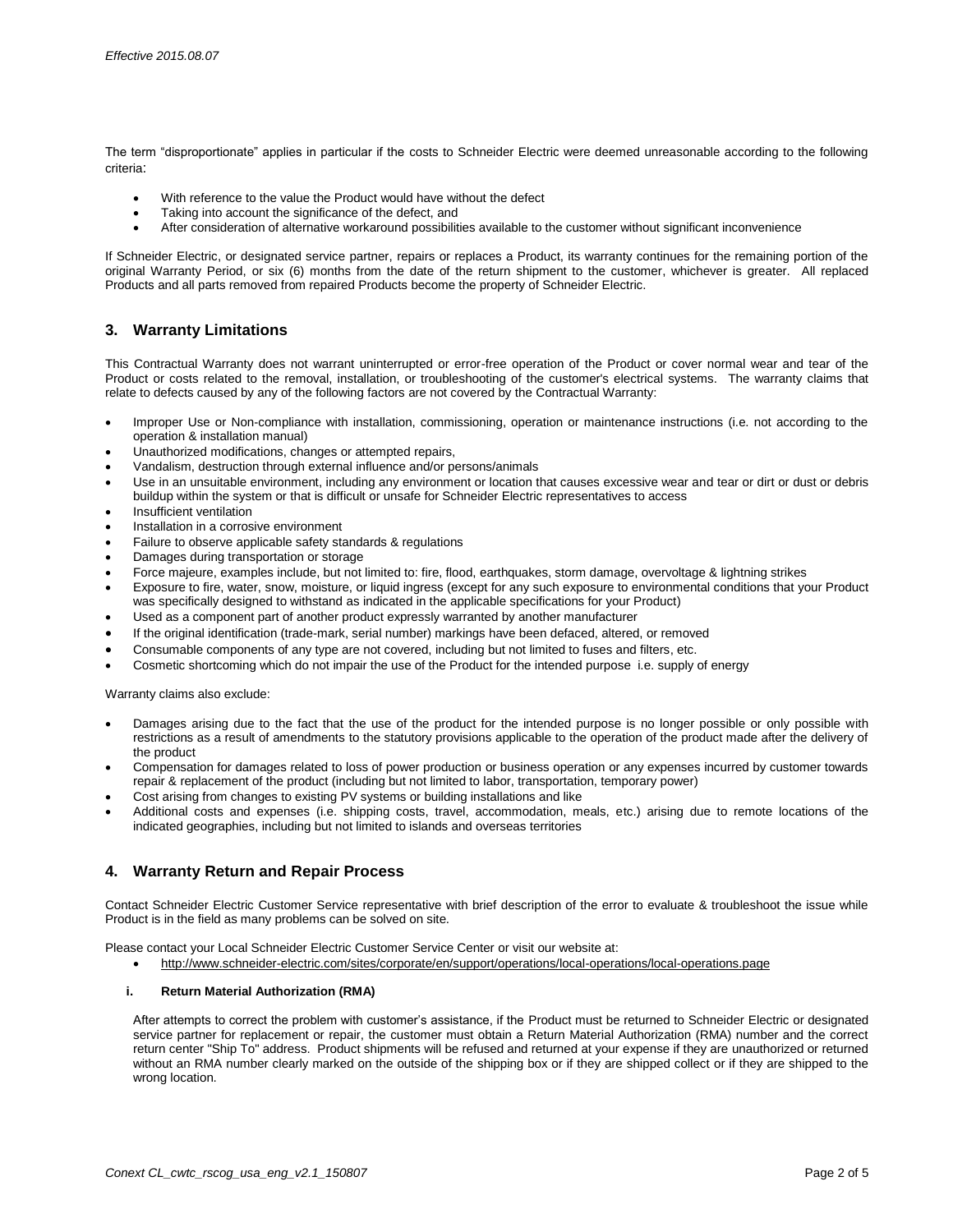When you contact Schneider Electric to obtain service, please have your instruction manual ready for reference and be prepared to supply:

- The serial number and product code of your Product
- Information about the installation or inspection certificate
- Information about the failure and/or reason for the return
- A copy of your dated proof of purchase

#### **Schneider Electric reserves the right to refuse exchange requests for lack of proper documentation and information**.

#### **ii. Once an RMA has been issued for exchange**

Schneider Electric will generally ship an equivalent replacement Product to the specified customer or the distributor location within 48-72 hours.

The allegedly defective Product must be returned to Schneider Electric in the same transport packaging that the replacement unit was provided in. Schneider Electric will supply all labels and documentation for the return of the defective Product. The defective Product must be shipped back to Schneider Electric within 10 working days after receiving the replacement Product. If we do not receive the Product within this timeframe, the unit cost will be billed back to the customer (including shipping and handling fees).

#### **iii. Once an RMA has been issued for repair**

Schneider Electric will arrange for the repair of the Product on-site or at a repair facility.

The allegedly defective Product being returned for repair at Schneider Electric, or designated service partner, must be packaged in a suitable manner to prevent damage during transportation (equivalent to original packaging or better). Schneider Electric will provide the necessary instructions to correctly ship the Product (including designated freight carrier, documentation information, address, etc.) to the repair facility.

Standard ground shipping costs are covered by Schneider Electric both ways. Any expedited shipping costs will be the responsibility of the customer and billed accordingly.

Visually evident damage caused by shipping or mishandling is to be reported to the freight carrier within 24 hours. Shipping damage is the responsibility of the freight carrier, not Schneider Electric, and should always be duly noted with the freight carrier prior to accepting and signing for the Product.

Any Products that are damaged during the returned shipping process are not covered by this warranty. Schneider Electric assumes no liability for this damage.

### **5. Service Reimbursement**

Schneider Electric in its sole discretion may offer a service reimbursement for the services of a qualified installer performing specific Product replacement and re-commissioning under the terms of this warranty. Please contact your local Schneider Electric office for details and application related to your Product.

# **6. Invalid Warranty Claim**

If the returned defective Product to Schneider Electric (or service partner) pursuant to this Policy, and is found by Schneider Electric to be free of defects that would qualify it for repair or replacement under this Policy, Schneider Electric will charge a flat-rate inspection charge for each Product of \$250<sup>2</sup>, plus shipping and packaging costs. In the event the defect free unit is returned to the customer then to also charge for the replacement unit.

# **7. Out of Warranty Service**

l

If the Warranty Period for your Product has expired, if the unit was damaged by misuse or incorrect installation, if other conditions of the warranty have not been met, or if no dated proof of purchase is available, your unit may be serviced or replaced for a flat fee, as determined by Schneider Electric in its sole discretion.

Please contact your local Schneider Electric office to determine if out of warranty service is available for your Product.

*<sup>2</sup> or equivalent in local currency at the sole discretion of Schneider Electric*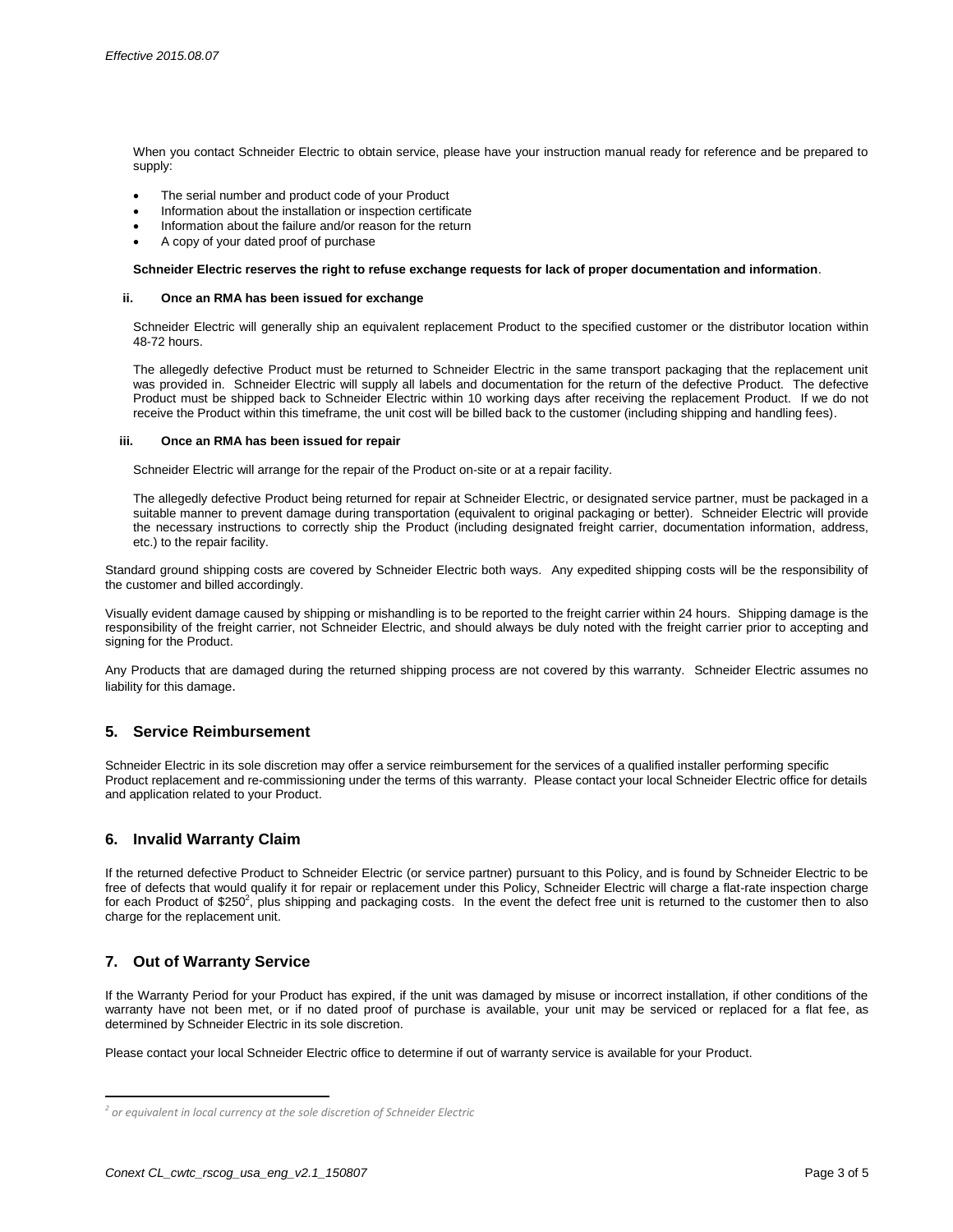To return your Product for out of warranty service, contact Schneider Electric Customer Service for a Return Material Authorization (RMA) number and follow the appropriate steps outlined in "Return Procedure".

Payment options such as credit card or money order will be explained by the Customer Service Representative. In cases where the minimum flat fee does not apply, as with incomplete units or units with excessive damage, an additional fee will be charged. If applicable, you will be contacted by Customer Service once your unit has been received.